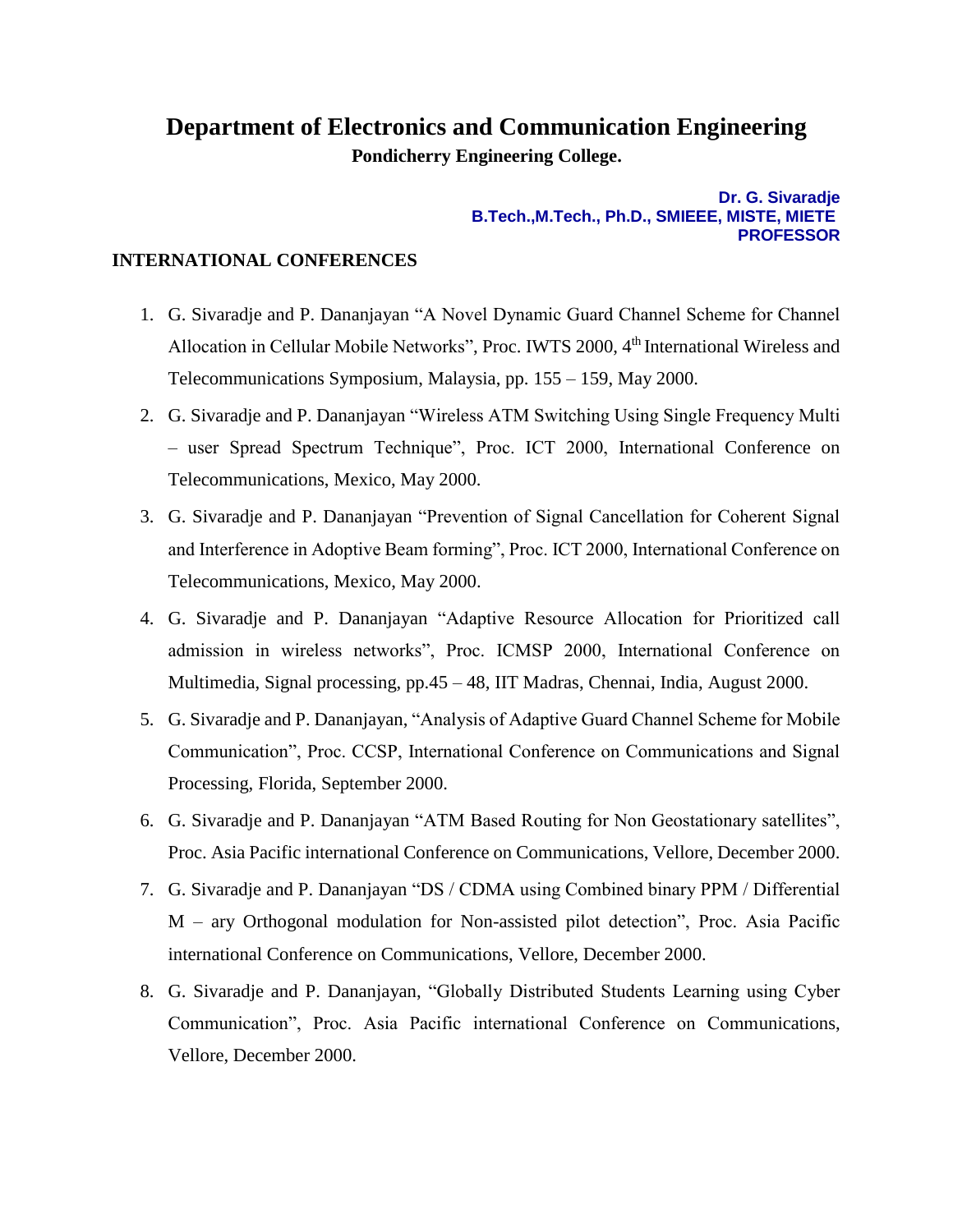- 9. G. Sivaradje and P. Dananjayan "Interactive Computation of Coverage Regions for Wireless Communications in Multifloored Indoor Environments", Proc. ICCCD, International Conference on Computers, Communications and Devices, Kharagpur, India pp. 743 – 746, 2000.
- 10. G. Sivaradje and P. Dananjayan, "LEGICON Based Segmentation of Magnetic Resonance Image of the Brain", Proc. ICBME, International Conference on Bio – Medical Engineering, pp.  $171 - 174$ , January  $24 - 26$ , 2001.
- 11. G. Sivaradje and P. Dananjayan "Media Access Control Protocol for Future Multimedia Wireless Networks," Proc. of ICICS 2001, Singapore, October 2001.
- 12. G. Sivaradje and P. Dananjayan "Dynamic Resource Allocation for Next Generation Wireless Multimedia Services" Proc. ICCS2002 International Conference on Communication Systems, Singapore, pp 752- 754, November 2002.
- 13. G. Sivaradje and P. Dananjayan "Efficient Resource Allocation Scheme for Real-Time MPEG Video Traffic Over ATM Networks" Proc. ICCS2002 International Conference on Communication Systems, Singapore, pp 747- 751, November 2002.
- 14. G. Sivaradje and P. Dananjayan "Design and analysis of feedback consolidation for ABR point to multipoint connection in ATM networks", Proc. of ICCC International Conference on computer communication, Mumbai, India, pp1061 - 1070, August 2002.
- 15. G. Sivaradje and P. Dananjayan "An enhanced signaling and routing protocol for ATM extended multistage bayous networks", Proc. of ICCC International Conference on computer communication, Mumbai, India, pp265 –278, August 2002.
- 16. G. Sivaradje and P. Dananjayan, "Optimal Resource Utilization for Real-Time MPEG Over ATM Network", Proc. IEEE TENCON 2003, Bangalore, Oct  $16<sup>th</sup> - 18<sup>th</sup>$  2003.
- 17. G. Sivaradje and P. Dananjayan "A Prioritized Channel Assignment Strategy for Resource Utilization in Call Admission Control" Proc. International Conference on Wireless Networks, India, pp c45-c53, July 2003.
- 18. G. Sivaradje and P. Dananjayan "Optimal Coding and Resource Utilization for Real-Time MPEG Over ATM Network" Proc. IEEE TENCON 2003, India, pp. 907-912, August 2003.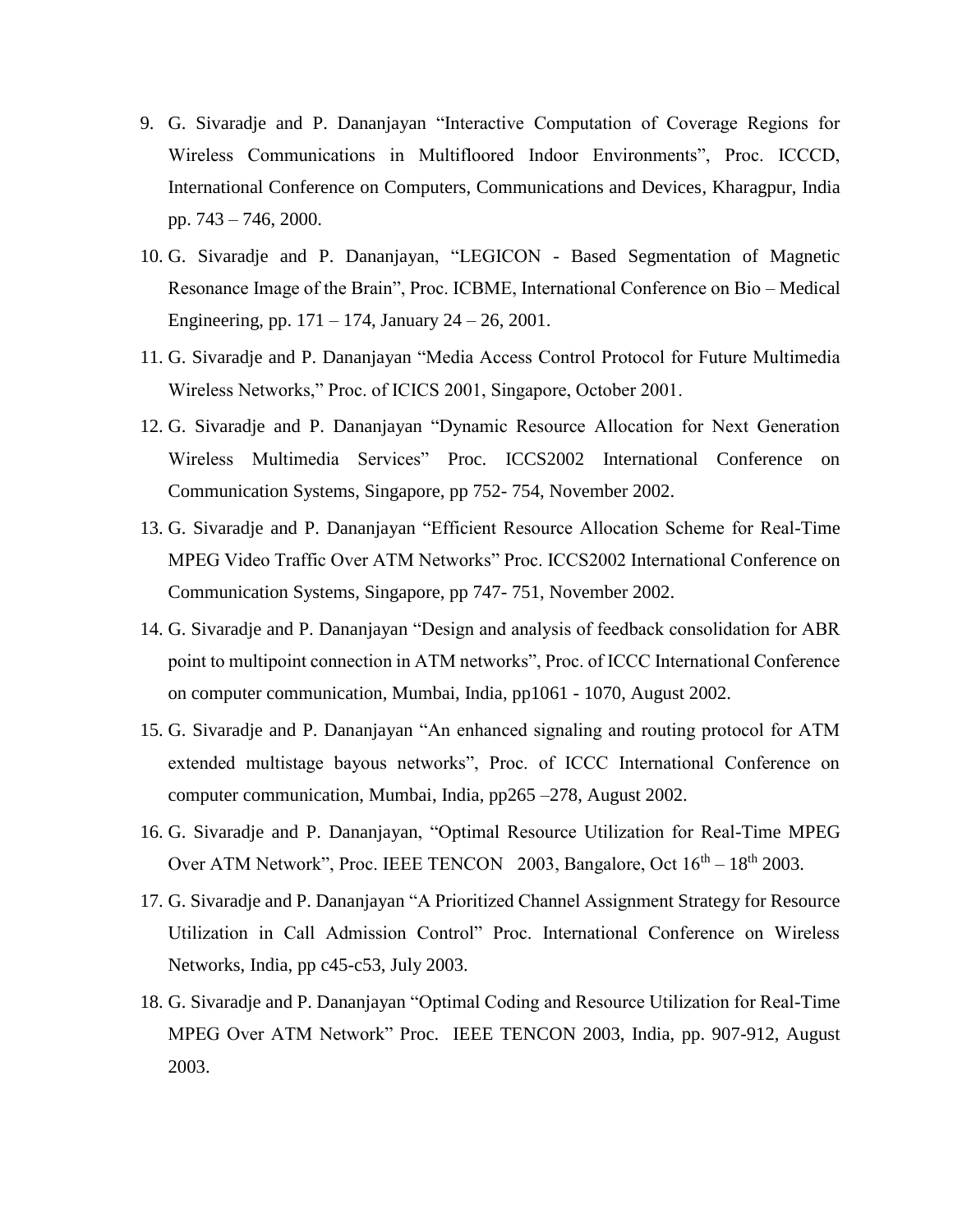- 19. G. Sivaradje and P. Dananjayan, "Adaptive Resource Allocation algorithm for wireless multimedia services" Proc. The 3rd International Conference on Electrical and Computer Engineering, Bangladesh, pp-291-294, December 2004.
- 20. G. Sivaradje and P. Dananjayan "A Bandwidth Efficient Resource Allocation Scheme For A Real-Time Wireless Video Transmission", Proc. The second International Conference on Advances in Mobile Multimedia, Indonesia, September 2004.
- 21. G. Sivaradje and P. Dananjayan "Dynamic Resource Prediction and Reservation Scheme For Mobile Multimedia Networks", Proc. The second International Conference on Advances in Mobile Multimedia, Indonesia, September 2004.
- 22. G. Sivaradje and P. Dananjayan "A Spectrally Overlaid Flexible Bandwidth Utilization Scheme For Cellular CDMA Systems" Proc. International Conference on Communications systems Singapore, September, 2004.
- 23. G. Sivaradje and P. Dananjayan "Efficient Bandwidth Utilization And QoS In Wireless Intelligent ATM Network For Multimedia Services" Proc. International Engineering Conference, Mutah University, Jordan, April 26-28, 2004.
- 24. G. Sivaradje and P. Dananjayan "Adaptive Resource Reservation Scheme for Heterogeneous Traffic In Cellular Mobile Networks" Proc. International Engineering Conference, Mutah University, Jordan, April 26-28, 2004.
- 25. G. Sivaradje and P. Dananjayan "Prioritized Bandwidth Allocation for VBR Traffic in Mobile Multimedia Networks" Proc. International Engineering Conference, Mutah University, Jordan, April 26-28, 2004.
- 26. G. Sivaradje and P. Dananjayan ,"Direction of Arrival Based Interference Reduction and Capacity Enhancement using Smart Antennas in CDMA Networks", Proc. XVIII URSI General Assembly 2005, New Delhi October 21-28, 2005.
- 27. G. Sivaradje and P. Dananjayan "Resource Management Strategy to Support Real Time Video across UMTS and WLAN Networks" Proc. Third International Conference on Advances in Mobile Multimedia, Indonesia, September 2005.
- 28. G. Sivaradje and P. Dananjayan, "Mobility Prediction Based Bandwidth Allocation Supporting Multilevel Degradable QoS" Proc. IEEE Malaysian International Conference on Communication, MICC 2005, Malaysia, Vol 1, 16-18 Nov. 2005.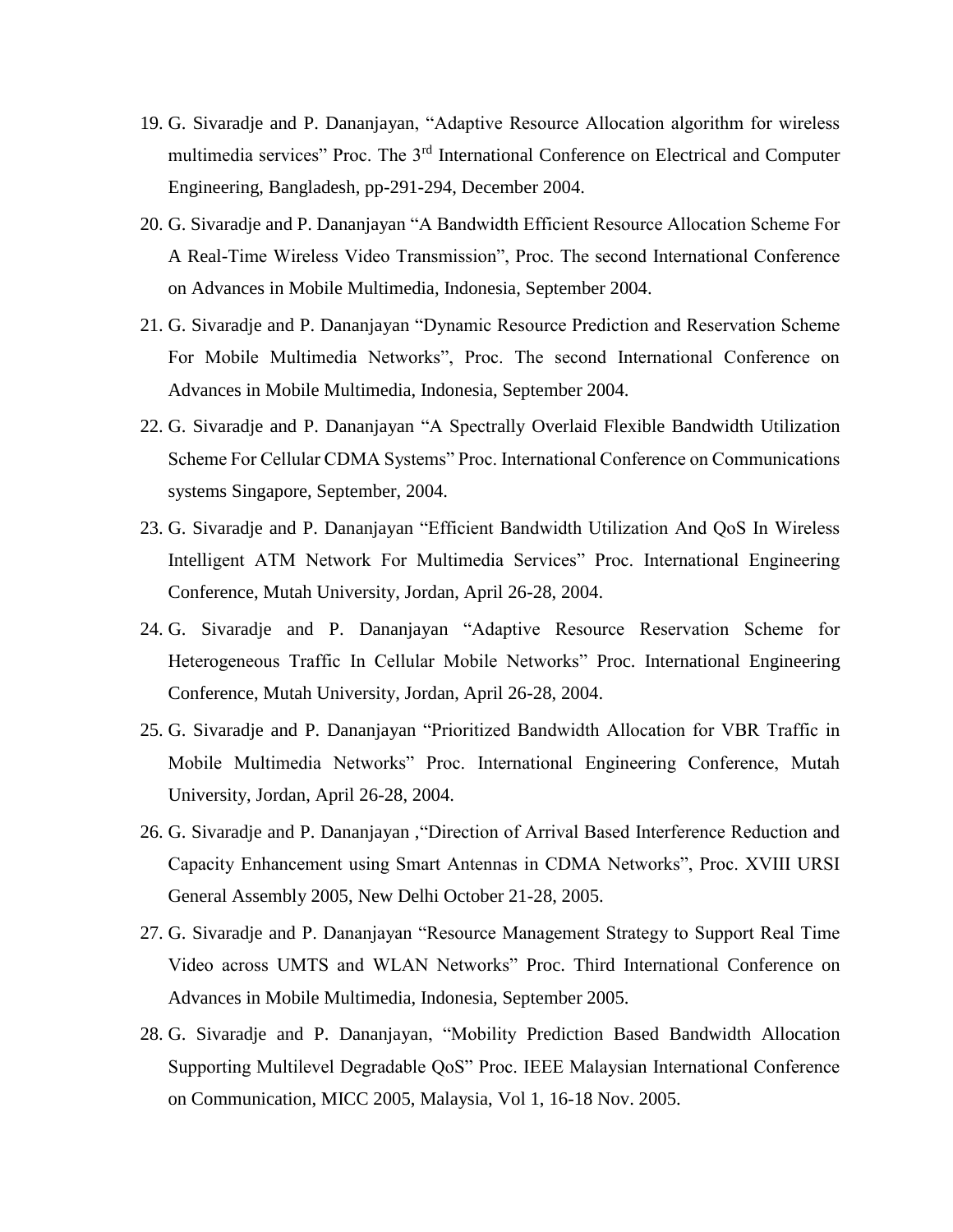- 29. G. Sivaradje and P. Dananjayan "A Prediction Based Flexible Channel Assignment in Wireless Networks Using Road Topology Information" Proc. Third International Conference on Advances in Mobile Multimedia, Malaysia, pp 107-118, September 2005.
- 30. G. Sivaradje and P. Dananjayan "Adaptive Resource Allocation scheme for Wireless Video Transmission" Proc. International Conference on Information Science, Technology and Management, India, July 2005.
- 31. I.Saravanan, G.Sivaradje and P.Dananjayan, "QoS provisioning for cellular/WLAN interworking" Proc. of IEEE International conference on Wireless and Optical Communication Networks, IEEE WOCN 2006, April 2006, Bangalore. (ISBN 1-4244- 0340-5/06), Digital Object Identifier 10.1109/WOCN.2006.1666543.
- 32. R.Surender, G.Sivaradje and P.Dananjayan, "Dynamic Home Agent Assignment in WLNA with Cellular Networks", Proceedings of IEEE International Conference on Intelligent Agent & Multi-Agent Systems, July 22-24<sup>th</sup> 2009Chennai. IEEE Catalog Number: CFP0953H-DVD (ISBN: 978-1-4244-4711-4/09 ©2009 IEEE IAMA 2009).
- 33. K. Ayyappan, R. Surender, G. Sivaradje and P. Dananjayan, " Network Address Port Translation for Dynamic Home Agent Assignment, Second International Conference on Advances in Computer Vision and Information Technology (ACVIT-2009), 16-19<sup>th</sup> December 2009
- 34. K.Vijayalakshmi, G. Sivaradje and P. Dananjayan, "Performance Analysis of WLAN-Cdma2000 Internetworking", Proceedings of International conference on "Recent Advancements in Electrical sciences" (ICRAES'10)  $8<sup>th</sup>$  &  $9<sup>th</sup>$  January 2010.
- 35. R.Pushpavalli and G.Sivaradje "An intelligent post processing technique for image enhancement", International Conference on [Emerging Trends in VLSI, Embedded](http://ieeexplore.ieee.org/xpl/mostRecentIssue.jsp?punumber=6490097)  [System, Nano Electronics and Telecommunication System \(ICEVENT\), 2013](http://ieeexplore.ieee.org/xpl/mostRecentIssue.jsp?punumber=6490097) **(Published in IEEE)**
- **36.** G. Vijayalakshmy and G. Sivaradje "WiMAX and WiFi convergence architecture to achieve QoS" proceedings of International conference on recent trends in Computing, Communication and. Information Technologies, VIT, India. Obcom, July 2012 **( Springer publication)**
- **37.** G.Vijayalakshmy and G.Sivaradje "WiMAX-UMTS converging Architecture with IMS signaling analysis to achieve QoS" Proceedings of International Conference on